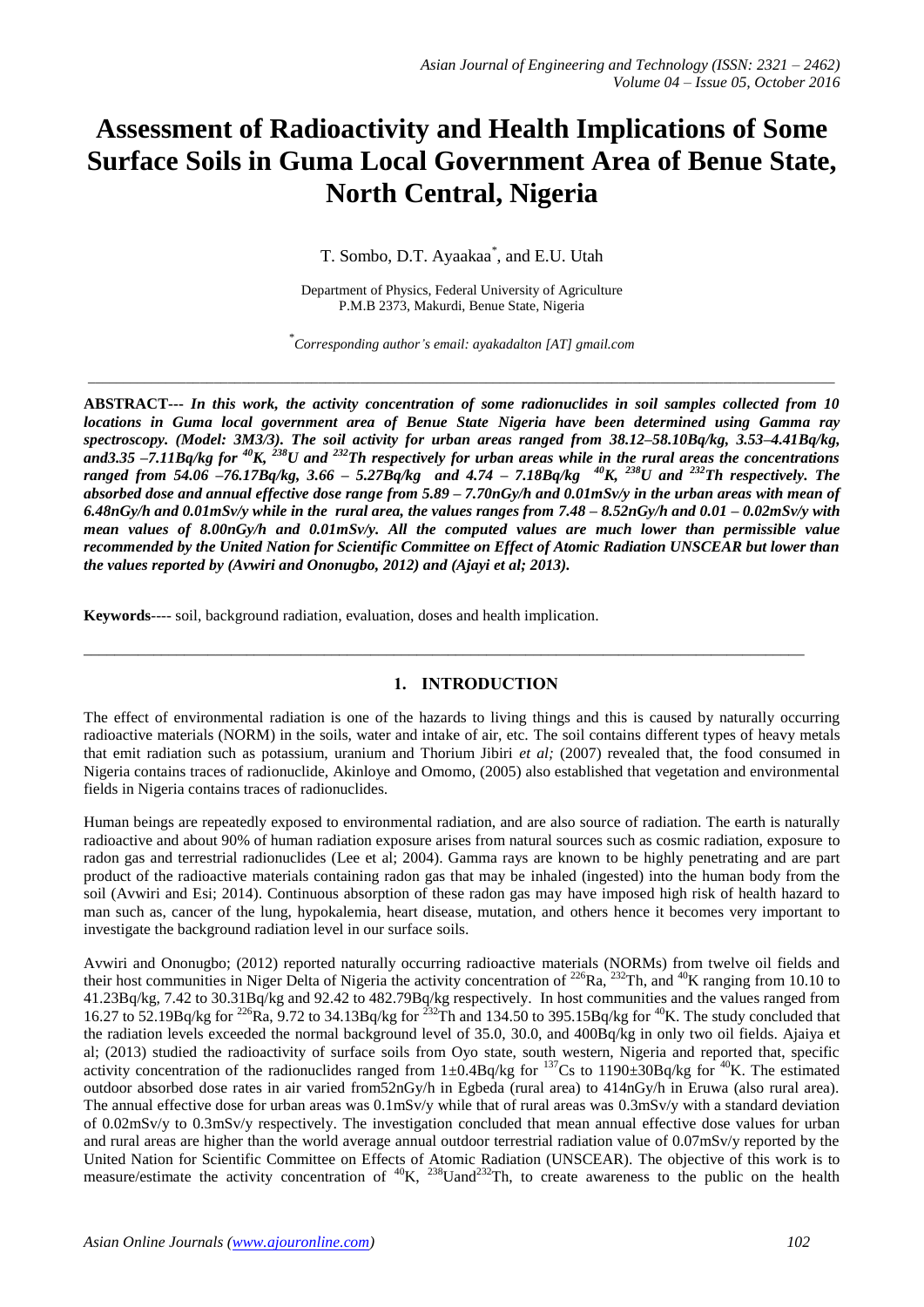implication of the radionuclides, to produce a baseline data for future radionuclide monitoring in Guma local government area of Benue State. In the North Central Region of Nigeria have no researcher so far been reported on the radioactivity of the soil in this area

| <b>Serial</b> | Location        | Latitude /Longitude |
|---------------|-----------------|---------------------|
| <b>Number</b> |                 |                     |
|               | Gbajimba        | N7°30'12"/E8°30'41" |
| 2.            | Agasha          | N7°37'23"/E9°48'3"  |
| 3.            | Kwagh-ta        | N7°25'57"/E8°0'37"  |
| 4.            | Tse-Ikyo        | N7°33'0"/E8°35'4"   |
| 5.            | Tse-Nongu       | N7°51'11"/E9°22'17" |
| 6.            | Andyair (NKST)  | N7°29'09"/E9°3'10"  |
| 7.            | Tse-Agaku       | N7°8'0"/E8°34'54"   |
| 8.            | Abensi          | N7°34'27"/E9°35'12" |
| 9.            | Torkula village | N7°12'54"/E9°0'22"  |
| 10.           | Uvi village     | N7°34'13"/E8°01'54" |

|  |  | Table 1. Sampling Locations and their Coordinates in Guma Local Government |  |
|--|--|----------------------------------------------------------------------------|--|
|  |  |                                                                            |  |
|  |  |                                                                            |  |

#### *Geology:*

Guma is a local government area in Benue State of Nigeria with a population of about 191,599 reported by 2006 Nigerian census, and the total land mass of about 28,882km<sup>2</sup>. The local government is surrounded with sedimentary rocks and the soil dominantly associated with mineral deposits like lead, salt, barite, feldspar, and brown earth from volcanic eruption. Guma lies between latitude N7 32 and N8 51 and longitude E9 35 and E9 22 with an average high rain fall of about 1198 – 1798mm annually. Relative humidity is between 43 – 86%, temperature ranges from  $27^0$  and  $37^0$ C.

## **2. MATERIALS AND METHODS**

### 2.1 Experimental method

Natural radioactivity of surface soil sample was collected and measured. The soil samples were collected from the four vertices and the centre of  $1 - 2m$  square land area at a depth of between  $0 - 5cm$ . The soil samples were processed according to the recommended procedure by the International Atomic Energy Agency (IAEA). Samples were collected from 10 (ten) locations see table1in the local government area using geographical positioning system (GPS) to determine (marked) the exact position of the sampling. The soils were packed into labeled plastic containers for analysis purpose. The samples were, sundried to a constant weight, ground and sieved using 2mm mesh to obtain a fine – powder texture that would give an equilibrium level to the detector. About 200g of each sieved sample was poured into the plastic container and sealed for at least 30 days before analysis. This was to allowed time for the daughters to reunite with their parent radionuclides.

The activity concentration of  ${}^{40}$ K,  ${}^{238}$ U and  ${}^{232}$ Th were measured using gamma ray spectroscopy NaI(TI) method (Model NO. 3M3/3). The detector has a resolution of about 8% at 0.662MeV of 137Cs. The detection energy calibrations of the system were carried out using reference standard source (IAEA - 444) prepared from the Radiochemical Centre, Amersham, England. The  $1.460$ MeV photo peak was used for the measurement of  $^{40}$ K while  $1.120$ MeV photo peak from <sup>214</sup>Bi and the 0.911MeV photo peak from <sup>288</sup>Ac were used for the measurement of <sup>238</sup>U and <sup>232</sup>Th, respectively. Each of the samples was counted for 25200 seconds. Absorbed dose and annual effective dose rates were calculated from specific activity concentration. Dose rate in air was estimated using equation (1) and Annual effective dose estimated using equation (2) (UNSCEAR, 2008) and with background reduction factor of 12.3, 15.4 and 18.5 for Uranium-238, Thorium-232 and Potassium respectively (Avwiri and Ononugbo., 2012):

$$
D_a = 0.470A_u + 0.572A_{Th} + 0.0421A_k \tag{1}
$$

$$
A_{e(mSv/y)} = nGy/h \times O_f \times 8760 \times C_f \times 10^{-6}
$$
 (2)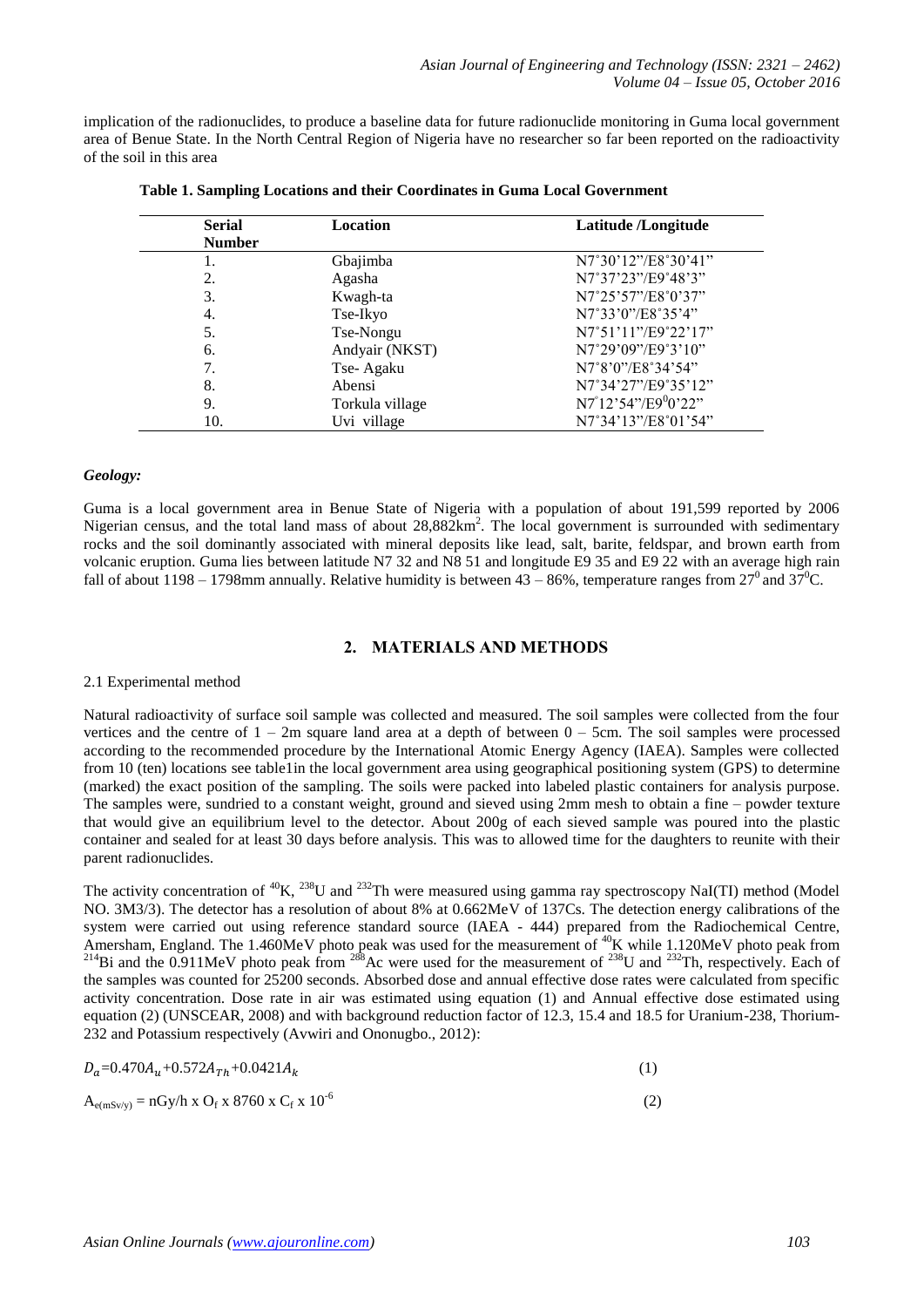| Location                  | $A_k$                                          | $A_{\rm u}$                                   | $A_{Th}$                                 |
|---------------------------|------------------------------------------------|-----------------------------------------------|------------------------------------------|
| Gbajimba                  | $41.48 \pm 0.30$                               | $4.05 \pm 0.34$                               | $5.44 \pm 1.28$                          |
| Agasha                    | $38.12 \pm 0.29$                               | $4.37 \pm 0.50$                               | $7.11 \pm 1.39$                          |
| Abensi                    | $58.10 \pm 0.38$                               | $3.53 \pm 0.30$                               | $3.54 \pm 0.92$                          |
| Kwaghta                   | $46.41 \pm 0.33$                               | $4.32 \pm 0.35$                               | $3.35 \pm 0.58$                          |
| Tseikyo                   | $47.04 \pm 0.35$                               | $4.41 \pm 0.38$                               | $5.19 \pm 1.02$                          |
| Range                     | 38.12-58.10                                    | 3.53-4.41                                     | 3.35-7.11                                |
| Mean<br>S.D<br><b>SME</b> | $46.23 \pm 0.33$<br>$\pm 7.570$<br>$\pm 3.392$ | $4.13 \pm 0.37$<br>$\pm 0.350$<br>$\pm 0.156$ | $4.92 \pm 1.03$<br>±1.541<br>$\pm 0.691$ |

**Table2. Activity concentrations of radionuclides (Bq/kg) in soil samples of urban areas.**

S.D = Standard deviation

SME = Standard mean error

|  |  | Table3. Activity Concentrations of radionuclides (Bq/kg) in soil samples of rural areas. |
|--|--|------------------------------------------------------------------------------------------|
|  |  |                                                                                          |

| Location   | $A_{k}$          | $\mathbf{A}_{\mathbf{u}}$ | $A_{Th}$        |
|------------|------------------|---------------------------|-----------------|
| Uvi villa  | $76.17 \pm 0.47$ | $4.12 \pm 0.33$           | $4.74 \pm 1.15$ |
| Tse-Nongu  | $55.21 \pm 0.38$ | $4.37 \pm 0.35$           | $5.45 \pm 1.27$ |
| Andyair    | $67.24 \pm 0.43$ | $4.02 \pm 0.37$           | $5.14 \pm 1.31$ |
| Tse-Agaku  | $54.06 \pm 0.36$ | $5.27 \pm 0.40$           | $6.17 \pm 1.40$ |
| Torkula    | $63.94 \pm 0.40$ | $3.66 \pm 0.31$           | $7.18 \pm 1.62$ |
| Range      | 54.06-76.17      | 3.66-5.27                 | 4.74-7.18       |
| Mean       | $63.32 \pm 0.40$ | $4.28 \pm 0.35$           | $5.73 \pm 1.35$ |
| S.D        | $\pm 8.408$      | $\pm 0.605$               | $\pm 0.962$     |
| <b>SME</b> | $\pm 3.776$      | $\pm 0.271$               | $\pm 0.431$     |

S.D = Standard deviation

SME = Standard mean error

**Table4. Absorbed dose rate in air and annual outdoor effective dose rate at different locations in the study area due to terrestrial radiation in urban areas.** 

| <b>Sites</b> | Absorbed Dose (nGy/h) | Annual Effective Dose (Ae) $(mSv/y)$ |
|--------------|-----------------------|--------------------------------------|
|              |                       |                                      |
| Gbajimba     | 6.75                  | 0.01                                 |
| Agasha       | 7.70                  | 0.01                                 |
| Abensi       | 6.11                  | 0.01                                 |
| Kwaghta      | 5.89                  | 0.01                                 |
| Tseikyo      | 5.97                  | 0.01                                 |
| Range        | 5.89–7.70             | $0.01 - 0.01$                        |
| Mean         | 6.48                  | 0.01                                 |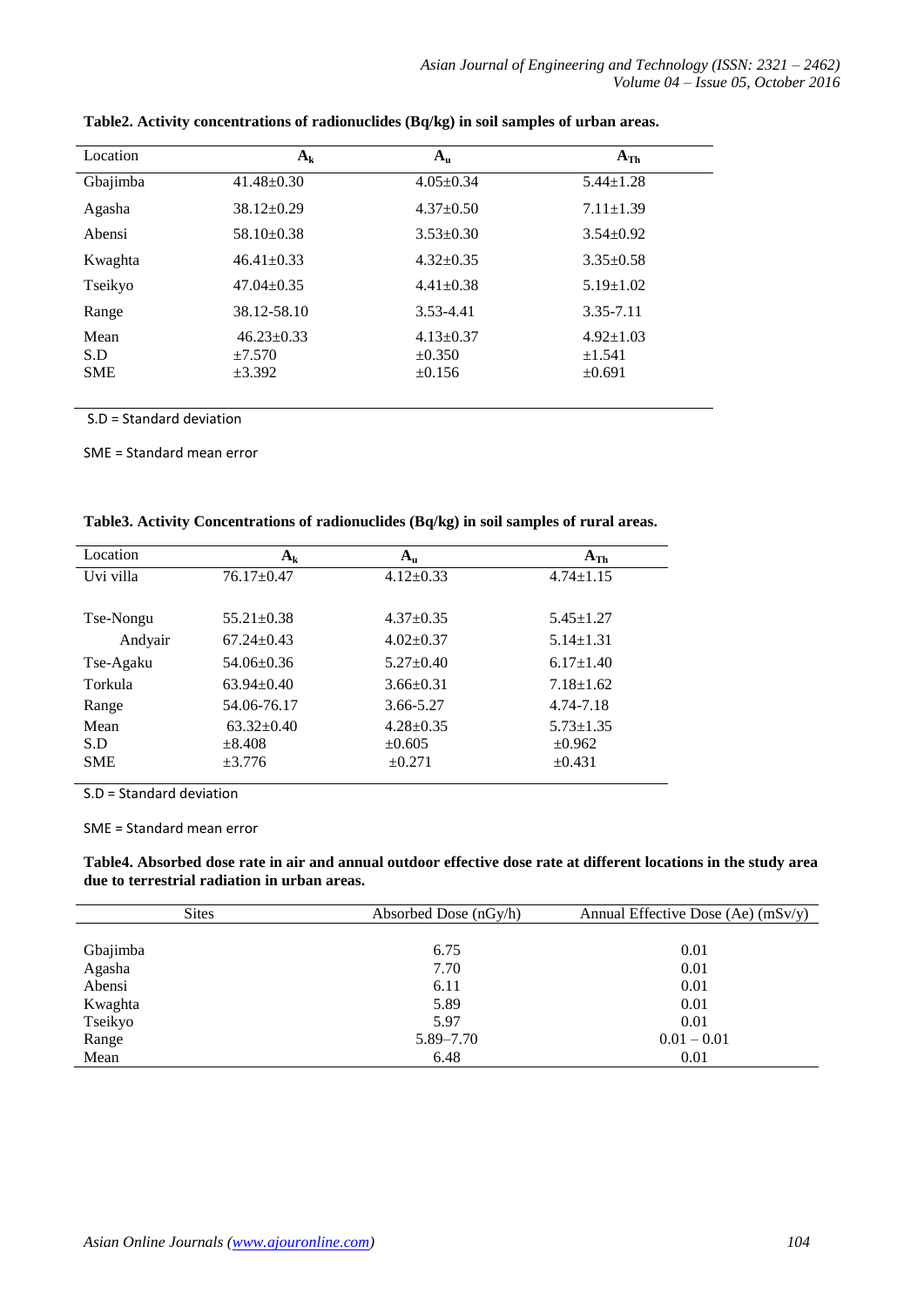| Locations       | Absorbed Dose (Da) (nGy/h) | Annual Effective Dose (Ae) $(mSv/y)$ |
|-----------------|----------------------------|--------------------------------------|
|                 |                            |                                      |
| Tse-Nongu       | 7.48                       | 0.01                                 |
| Andyair         | 7.87                       | 0.01                                 |
| Agaku           | 8.28                       | 0.02                                 |
| Torkula Village | 8.52                       | 0.02                                 |
| Uvi Village     | 7.86                       | 0.01                                 |
| Range           | $7.48 - 8.52$              | $0.01 - 0.02$                        |
| Mean            | 8.00                       | 0.01                                 |

**Table5. Absorbed dose rate in air and annual outdoor effective dose rate at different locations in the study area due to terrestrial radiation rural areas.**



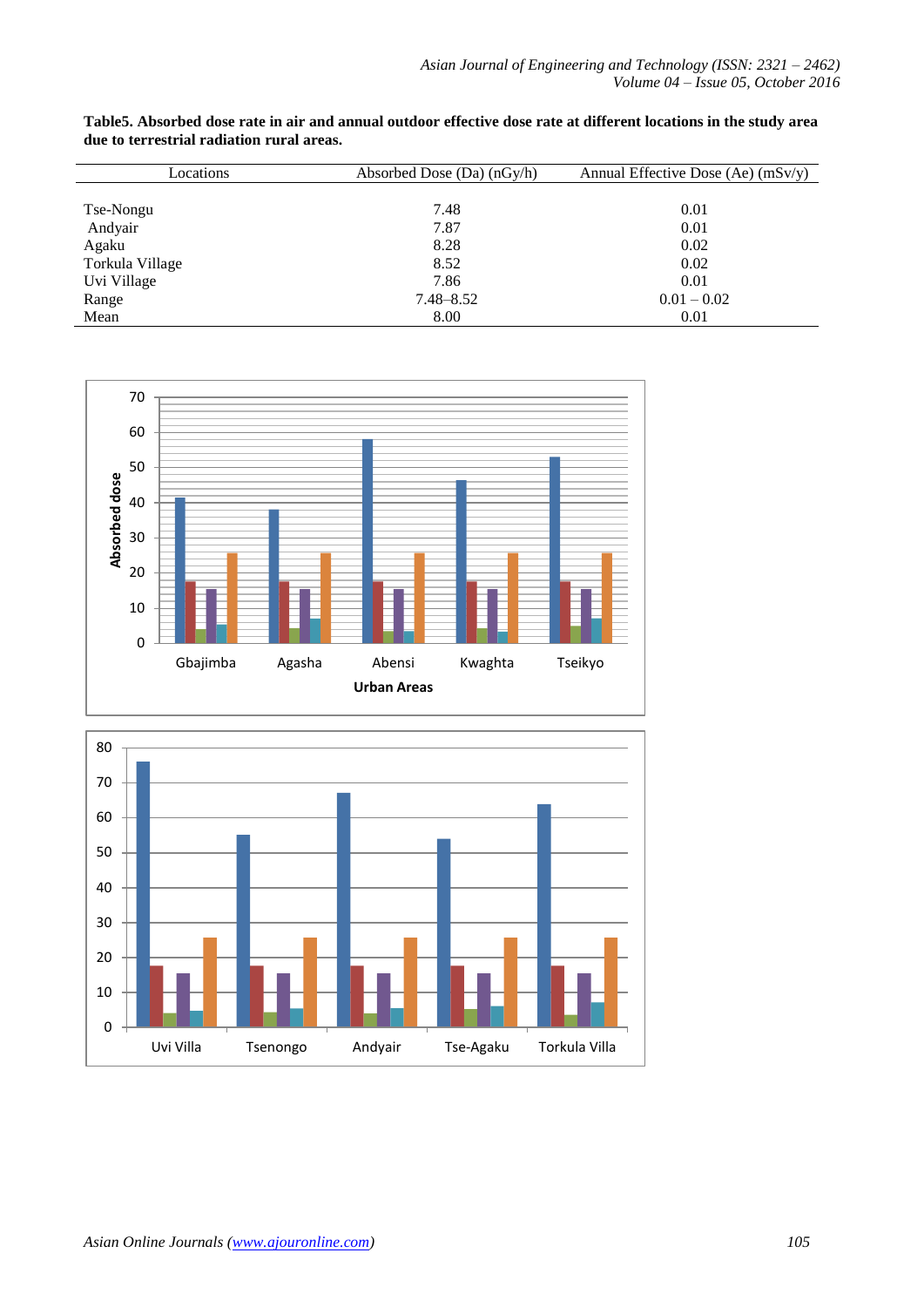*Asian Journal of Engineering and Technology (ISSN: 2321 – 2462) Volume 04 – Issue 05, October 2016*



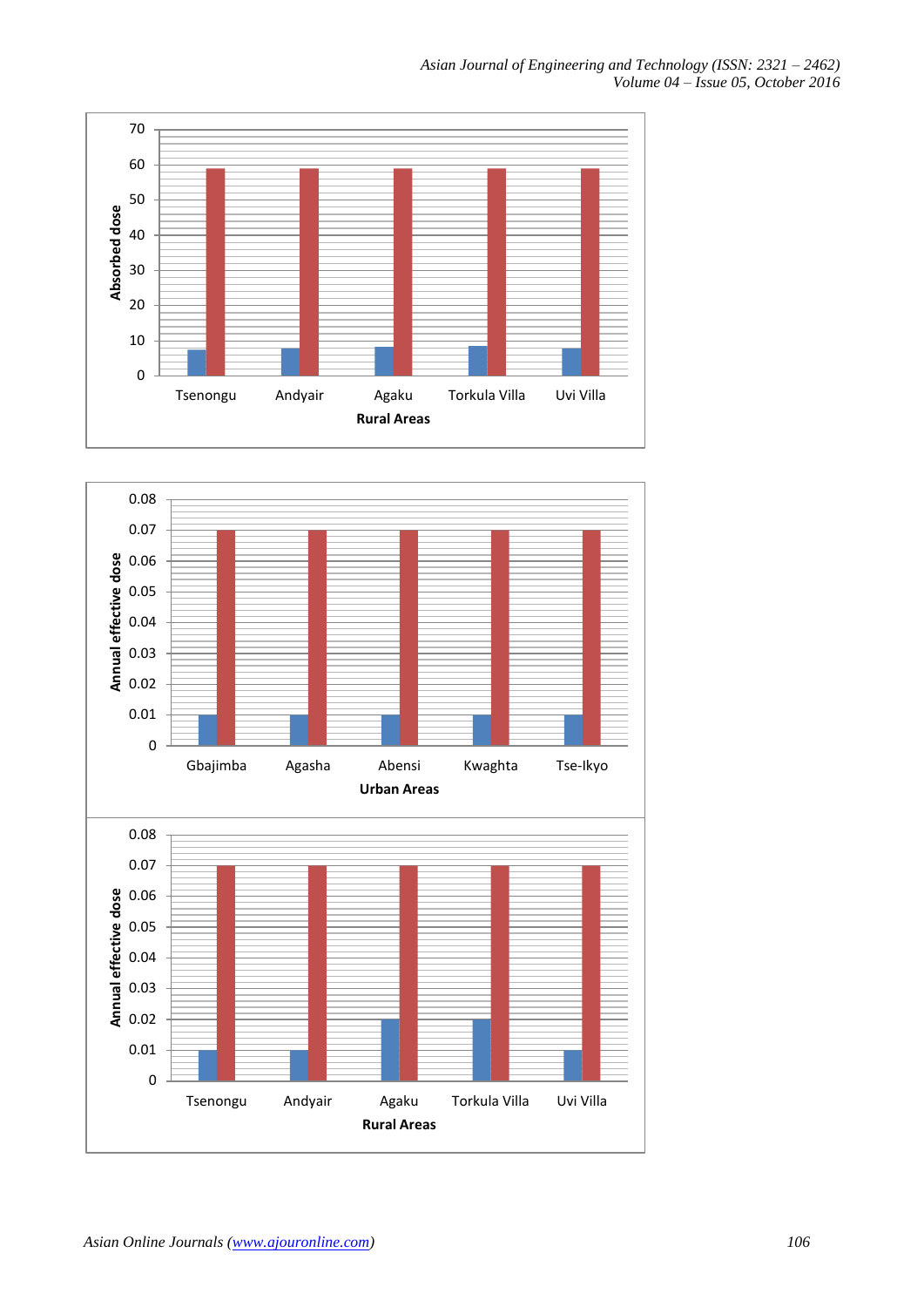

The specific activity concentration of the background ionization radiation of the soils sample measured ranged from  $38.12-58.10Bq/kg$  for <sup>40</sup>K,  $3.53-4.41Bq/kg$  for  $238$ U and  $3.35-7.11Bq/kg$  for  $232$ Th in the urban areas see table2 with mean values of 46.23, 413 and 4.92Bq/kg respectively. The values obtained are lower than the world average value of 420, 33, and 45Bq/kg reported by Avwiri and Ononugbo (2012). Table3. shows five sample location sites in the rural area of local government. The ionization background radiation ranges from 54.06–76.17Bq/kg for <sup>40</sup>K, 3.66–5.27Bq/kg for <sup>238</sup>U and  $5.73-1.35Bq/kg$  for <sup>232</sup>Th with mean values of 63.32, 4.28 and  $5.73Bq/kg$  respectively. This is lower than the values obtained and reported by UNSCEAR, (2008); and also lower than the values reported by Ajayi and Ibikunle,( 2013); Olubosede *et al;* (2013) for the environs of Niger Delta of Nigeria.

Absorbed dose rate is the measure of the amount of energy (radionuclides) deposited by ionization radiation in the human body for a given period (Avwiri and Ononugbo, 2013). To avoid any radiological health implications. The United Nation for Scientific Committee on Effect of Atomic Radiation (UNSCEAR) set out a permissible limit dose allowed for workers and non – workers as 0.07mSv/y. Table4 shows the absorbed dose rate and annual effective dose in urban areas. The computed absorbed dose values ranged from 5.89–7.70nGy/h with a mean of 6.48nGy/h, this is lower than the absorbed dose of value 59nGy/h set by (UNSCEAR; 2008). The effective dose ranges from 0.01mSv/y with a mean of 0.01, this is lower than 0.07mSv/y set by UNSCEAR but the values are also lower than the values reported by Ajayi and Ibikunle (2013); and Avwiri and Ononugbo (2012). Table5. Shows the absorbed dose and annual effective dose in the rural areas, the absorbed dose ranges from 7.48–8.52nGy/h with a mean of 8.00nGy/h this is much lower than the world allowed dose of 59nGy/h while the annual effective dose values are lower than the permissible dose approved by UNSCEAR. The little values of the background ionizations radiation and absorbed dose rate obtained in the sample areas may be as a result of metamorphic rock underlying the territory, lead mining, use of phosphate fertilizer by farmers in the areas, brown earth volcanic formation of material (salt spring) and other hazardous materials in the areas. Therefore, continuous absorption of the radiation dose may result to health problems such as cancer of the lungs, mutation, heart disease, chronic kidney disease, hypokalemia and antibiotics, erythema, low and high blood pressure etc. This calls for medical investigation of the radiological level of the surface soils in Guma local government area of Benue State, Nigeria.

## **3. CONCLUSION**

The assessment of radioactivity of 10 surface soils sample of Guma local government of Benue State, Nigeria has been carried out using NaI(TI) detector. The specific activity concentration in all the soil samples are much lower than the normal background radiation of 59nGy/h and the computed absorbed dose rate results are also lower than the permissible safe limit recommended by the (UNSCEAR; 2008). The reported values may not indicate immediate health implications but continuous absorption may lead to a long term health problem.